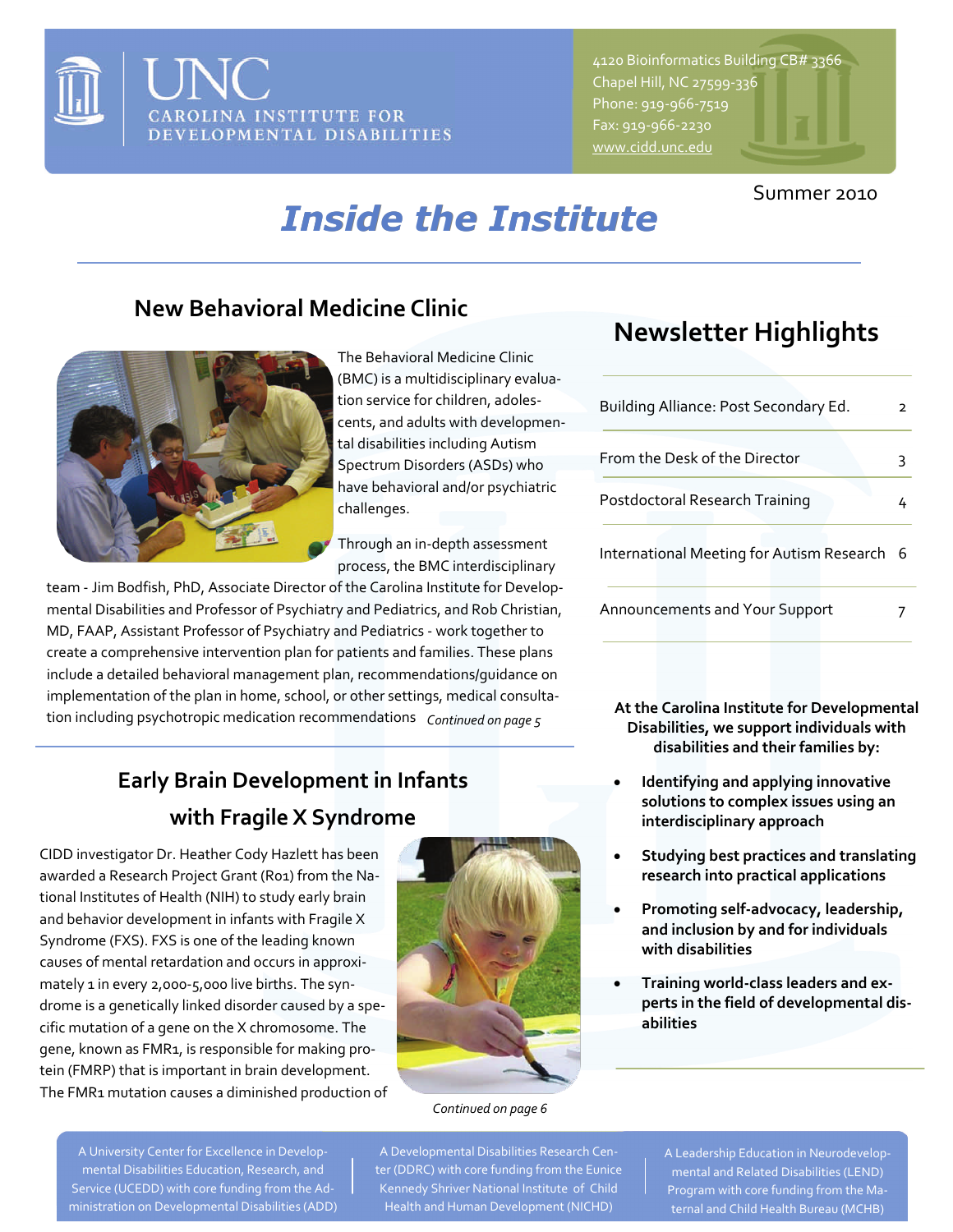## **BuildingAlliance: Expanding Postsecondary Education Options in North Carolina**

The North Carolina Postsecondary Education Alliance (PSEA) evolved ‐‐ to address a recommendation from the North Carolina Institute of Medi‐ cine (IOM) Task Force to expand options for postsecondary education for individuals with intellectual disabilities. With support from Dr. Bodfish, Deborah Zuver and Donna Carlson Yerby of the CIDD reviewed existing postsecondary education programs nationally and in NC, networked with others in this field, and laid the groundwork for recruiting stakeholders to determine needs in North Carolina.

The Alliance held its initial meeting in October 2009 and subsequent meetings took place in February and April 2010. The diverse group of charter members represents the North Carolina Department of Public Instruction, the North Carolina Council on Developmental Disabilities, higher education, community colleges, NC Department of Vocational Re‐ habilitation, the NC Legislature, youth advocacy organizations, and fam‐



*Donna Carlson Yerby, CIDD Assistant Director of Services Program De‐ velopment and Evalua‐ tion and Learning Special‐ ist, Deb Zuver, Co‐director Project STIR*

ily support for individuals with intellectual and developmental disabilities. The PSEA team in‐ cludes three interdisciplinary trainees in the LEND (Leadership and Education in Neurodevelop‐ mental Disabilities) program, who participated in the planning and implementation of Alliance activities throughout the year.

Currently, 250 postsecondary education programs for individuals with Intellectual/ Developmen‐ tal Disabilities exist in 32 states, with data indicating that 58% of individuals who participate in postsecondary education move into paid employment. New provisions in the Higher Education



*Cate Weir, Coordinator of ThinkCollege, Institute for Community Inclusion at the University of Massachusetts* 

Opportunity Act include financial support for students, funding for model demonstration sites, and a national coordinating center .

The PSEA is quickly moving ahead. At the April meeting, Cate Weir, Coordinator of ThinkCollege at the Institute for Community Inclusion at the University of Massachusetts, facilitated a strategic planning session to set immediate goals and establish a timeline for the coming year. A newsletter is in distribution and Alliance members will reconvene this October. In addition, Deb and Donna have attended capacity‐building institutes with Think College and have benefited from ongoing techni‐ cal assistance from their leadership. To learn more go to [www.thinkcollege.net](http://www.thinkcollege.net/). (College Options for People with Intellectual Disabilities) or [click](mailto:deborah.zuver@cdl.unc.edu?subject=PSEA%20Information) here to contact the NC PSEA.

## **One PSEA goal to create additional models for postsecondary education is already underway.**

Kira Fisher, self advocate and coordinator of [Youths](http://www.self-advocate.org/) 4 [Advocacy](http://www.self-advocate.org/), has been se‐ lected to join the cohort of LEND trainees in the up‐ coming academic year. This Maternal and Child Health program at UNC comprises masters and doctoral stu‐ dents in an interdisciplinary training experience. Kira will gain leadership tools as she enriches the program with her own personal experience as a self‐advocate.



# **Longitudinal Brain Imaging Study**

Results from Joseph Piven, MD's longitudinal brain imaging study of children with Fragile X syndrome have been published online in the [Proceedings](http://www.pnas.org/gca?submit=Go&gca=pnas%3B107%2F20%2F9335&allch=) of the National Academy of Sciences. The study, also involving the CIDD's Heather Hazlett Cody, found that brain changes associated with the most common cause of mental retardation can be seen in magnetic resonance imaging (MRI) scans of children as young as one to three years old. The other senior researcher is Allan L. [Reiss,](http://med.stanford.edu/profiles/Allan_Reiss/) MD, director of the [Center](http://spnl.stanford.edu/) for [Interdisciplinary](http://spnl.stanford.edu/) Brain Sciences Research (CIBSR) at Stanford University School of Medicine. Click [Here](http://www.unchealthcare.org/site/newsroom/news/2010/May/fragile-x-pnas) to view a full article on UNC [Healthcare's](http://www.unchealthcare.org/site/newsroom/news/2010/May/fragile-x-pnas) website where Dr. Piven was quoted as saying "This means that the brain changes that are indicative of [Fragile](http://www.nlm.nih.gov/medlineplus/ency/article/001668.htm) X [syndrome](http://www.nlm.nih.gov/medlineplus/ency/article/001668.htm) had already taken place before these children were enrolled in our study. In addition, their brains continued to change during the course of the study in ways that we did not expect."

Fumiko Hoeft, John C. Carter, Amy A. Lightbody, Heather Cody Hazlett, Joseph Piven, and Allan L. Reiss (2010). Region‐specific alterations in brain development in one- to three-year-old boys with fragile X syndrome. Proceedings of the National Academy of Sciences. 107 (20) 9335‐9339.

**Carolina Institute for Developmental Disabilities [www.cidd.unc.edu](http://www.cidd.unc.edu/)**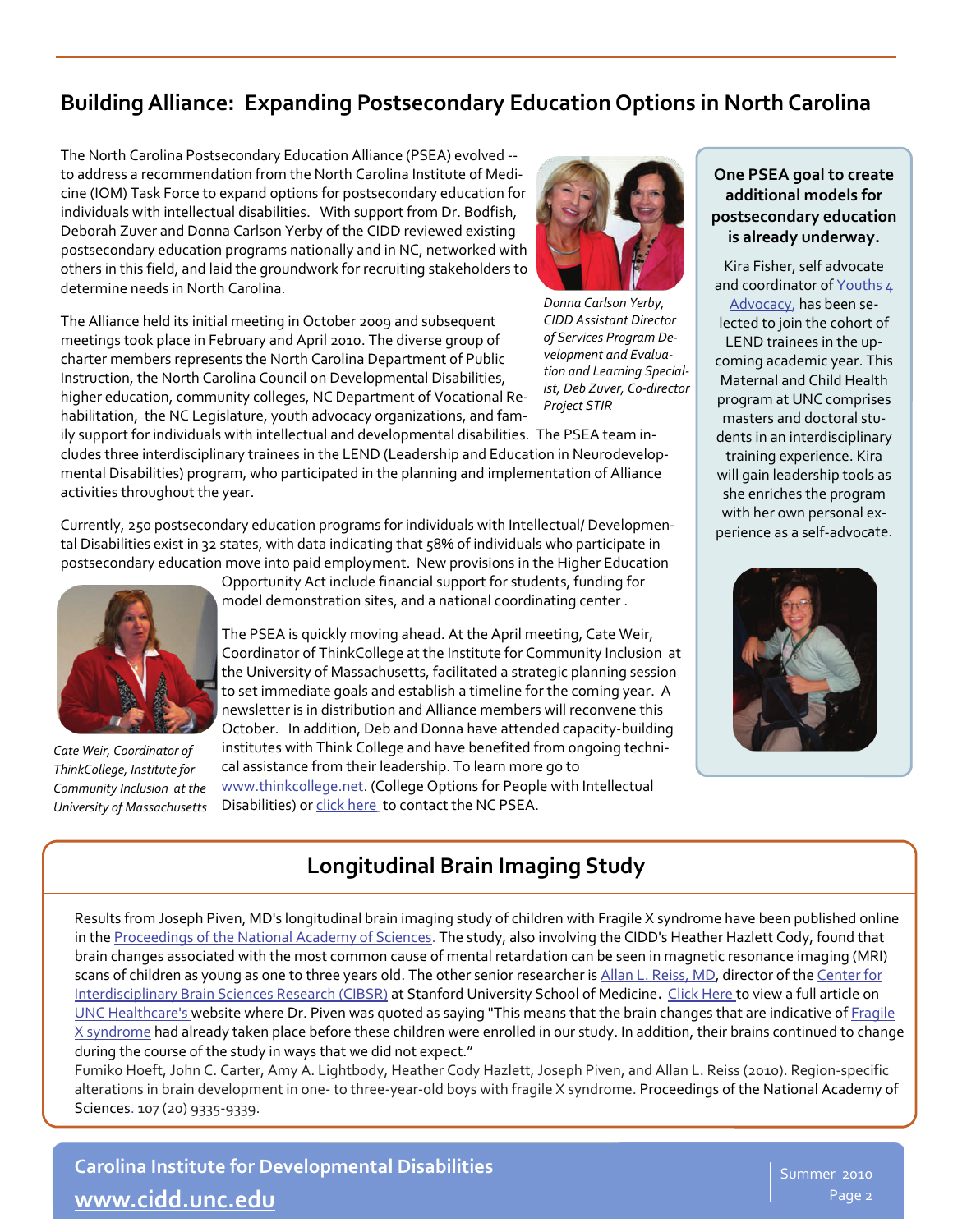

# **From the Desk of the Director**

## **Towards Building a Whole that is Greater than the Sum of its Parts**

In May, we had the first of our annual CIDD end‐of‐year meet‐ ings to take stock of where we have been and discuss plans for moving forward. Much has happened since we began this merge of several longstanding units – the CDL, TEACCH, NDRC, FSN -- into a single entity, The Carolina Institute for Developmental Disabilities. Our original vision was to build a compre‐ hensive program at UNC, a program involving the traditional arms of academic medicine of service, education and research, to provide the citizens of North Carolina with the best possible resource for serving the needs of individuals with developmen‐ tal disabilities. We are clearly well on our way to that goal. How‐ ever, over the past year we have also learned a few things about building comprehensive programs. We learned that each or‐ ganization has its own culture and personality and that engi‐ neering change is complicated. This past year the TEACCH pro‐ gram moved out of the CIDD. Their new home will be the North Carolina Area Health Education Centers Program (AHEC) within the UNC School of Medicine. AHEC's mission is to provide edu‐ cation and training for the health care work force in NC covering a range of disciplines from medicine (including family medicine, surgery, ob‐gyn, mental health), dentistry, pharmacy, nursing to allied health. This past spring I discussed an opportunity with the leadership of the Family Support Network, and a mutual decision was made for them to move into the School of Social Work. Both of these groups will continue to do the excellent work they have been doing for years. As students of develop‐ ment, we all know that developmental processes do not always proceed in a linear, predictable way. Change can be challeng‐ ing. However, even given these changes, I still believe strongly in the spirit of our original vision – that all of these pieces are part of a whole. Given the complexities of the conditions we treat and research, the complexity of our broad social structure for delivering care, and the need for interdisciplinary perspec‐ tives in training; it is clear to me that the way new knowledge is most effectively built, and the way forward, is through close collaboration.

To coin a popular phrase, we are aiming for "a whole that is greater than the sum of its parts". Through the integration of clinical services and clinical observation with both basic and clinical research and interdisciplinary training at all levels, we are aiming to build a comprehensive program that extends from "cells to services". This aim continues to be our primary goal. And, to this end, I believe we are well on our way to achieving it.

In the fall we will open a new 18,000 square foot building for clinical services, clinical research and training. To underscore our joint mission of service, education and research, we will use that occasion to an‐ nounce the official merg‐ ing of the Center for De‐ velopment and Learning (CDL); and, the Neurode‐ velopmental Disorders Research Center (NDRC), into a single entity, the Carolina Institute for De‐ velopmental Disabilities (CIDD). We will no longer



*By Joe Piven, M.D.* 

be using the names CDL or NDRC. They have served us well but now signal the balkanization of our component parts – which we now need to bring together.

With this new organizational change, there will be some shuffling of our administrative positions. Jim Bodfish, Ph.D. will continue in his leadership role but will join me as Associate Director of the CIDD. Our leadership team will be supported by the CIDD Execu‐ tive Committee, CIDD External Advisory Board and the CIDD Administrative Core, headed up by Deputy Director, Jeff Low M.B.A. The CIDD will include three primary divisions: "Services", with Director Becky Edmonson, Ph.D., and Assistant Director, Donna Yerby, M.A.; "Education", with Director Steve Hooper, Ph.D. and Assistant Directors: Angela Rosenberg, Ph.D. and Deb‐ bie Reinhartsen, Ph.D.; and "Research', with myself as the In‐ terim Director of Research. These efforts are strongly supported by funding from three federal programs: The University Center of Excellence in Developmental Disabilities (or UCEDD), directed by Jim Bodfish; the NC Leadership education in Neurodevelop‐ mental Disorders (or NC‐LEND), directed by Steve Hooper; and the NICHD‐funded Intellectual and Developmental Disabilities Research Center (or IDDRC), which I will continue to direct. We have the great distinction of being one of only six comprehensive programs in the country housing an IDDRC, LEND and UCEDD program. These three programs epitomize the aims we espouse with the IDDRC generating new knowledge, the LEND dissemi‐ nating this new knowledge to our trainees; and, application of this new knowledge and training through services as part of our UCEDD program.

With this new organizational chart we are poised to begin plans to functionally integrate the three arms of our Institute – service, education and research. In the coming issues of this newsletter, I will lay out some of the framework for integrating these compo‐ nent parts. I welcome your input and look forward to working together with you to build a leading comprehensive program in developmental disabilities to best serve those with developmen‐ tal disabilities and their families, in the state of North Carolina.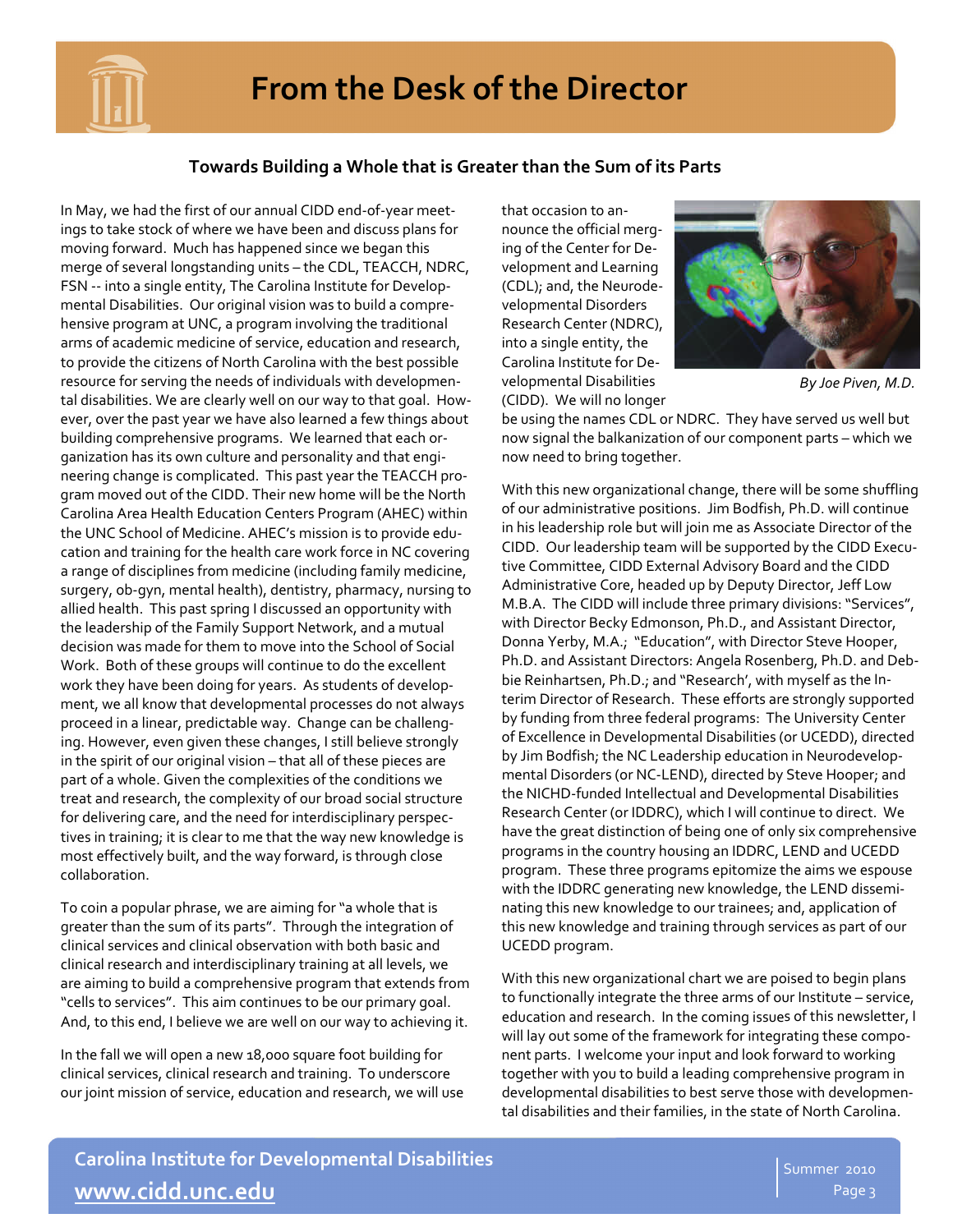# **NIHT32 Postdoctoral ResearchTraining**

The research arm of the Carolina Institute provides state‐of‐the‐art training for post doctorates working in the field of developmental disabilities. The mission of the Postdoctoral Research Training Course is to develop researchers with expertise in both the biological basis and clinical manifestations of neurodevelopmental disorders. This broad‐based and integrated perspective enables researchers to better relate across disciplines and maximizes the potential for major research advances in understanding the pathogenesis and treatment of these disorders. The Carolina Institute is thrilled to welcome three new post docs and is honored to continue training three post docs in their second year of the program.

## **Incoming Post Doctorates:**



**Jason Yi, Ph.D**. completed his Ph.D. in Pharmacology at Duke University in 2009. Over the last year, he has been a 'Research Scholar' in the laboratory of Dr. Michael Ehlers (HHMI), in the Department of Neurobiology at Duke Univer‐ sity. Dr. Li has publications in the journals Cell, in press (entitled, "TGF‐β Signaling Specifies Axons During Embryonic Brain Development") and Neuron in 2005 (entitled, "Ubiquitin and Protein Turnover in Synapse Function"). He will work with Dr. Klaus Hahn in the School of Pharmacy, to develop advanced molecular probes to investigate, in living neurons, the spatio-temporal dynamics of proteins whose abnormalities are associated with Angelman syndrome. These unprecedented optical sensors are expected to be highly important in the study of IDD-related proteins

and their functions. Dr Yi will specifically test his hypothesis that neuronal activity stimulates Ubea3 (deficient in Angelman Syndrome) in discrete subcellular locations with distinct kinetics to mediate synaptic plasticity. He will design a novel, geneticallyencoded biosensor for Ube3a activity and characterize the spatio-temporal dynamics of Ube3a activation in response to neuronal activity and depression.



**Jingjun Li, Ph.D.** received her Ph.D. in neurobiology and recently completed the Duke Fundamental and Transla‐ tional Neuroscience Fellowship with Dr. Chay Kuo in the Department of Cell Biology at Duke University. There she studied the role of GABA signaling in postnatal neurogenesis. She has a publication in Neuron (2007) and honors and awards from Beijing Union University. Dr. Li will be working with Dr. Eva Anton to examine how the functionally criti‐ cal laminar organization and connectivity of neurons in neocortex emerge by examining the primary role of cilia as sensors and conveyors of critical signals in a complex environment. To do this they will use mouse genetic models in

which cilia function can be impaired in a temporal and cell-type specific manner. Arl13b, a small GTPase of the Arf/Arl family, is specifically localized to cilia and controls the microtubule based, ciliary axoneme structure. Mutations in Arl13b result in Joubert syndrome, a neurodevelopmental disorder associated with autistic features in humans. Identification of neurodevelopmental pathways whose disruption is integrally related to the development of brain abnormalities in this condition will inform them about potential therapeutic interventions.



**Jason Wolfe, Ph.D.** received his Ph.D. in Psychology at the University of Minnesota, working with Dr. Frank Symons, (former faculty at UNC and Frank Porter Graham Child Development Institute) on characterizing the phenomenology of repetitive behaviors underlying self injurious behavior in individuals with intellectual disability. Dr. Wolfe will join the CIDD T32 to work with Dr. Joe Piven and Dr. Jim Bodfish, to study the early development of repetitive behaviors in a longitudinal sample of infants at risk for autism as part of Dr. Piven's NIH ACE Network (IBIS). This work will involve relating these developmental behavioral observations to the maturation of specific neural circuits (measured using dif‐ fusion tensor imaging) that may be critical in the development of aberrant repetitive behaviors.

### **Continuing Post Doctorates:**



**Sarah Short** earned her Ph.D. from the University of Wisconsin, Madison, in Biological Psychology with a specialty minor in Neuroscience. Dr. Short will partner with John Gilmore, M.D. and colleagues during her postdoctoral train‐ ing at UNC. Dr. Short's research efforts will be aimed at characterizing brain development from the prenatal period through early childhood. Her research projects use structural neuroimaging and diffusion tensor imaging (DTI) in conjunction with cognitive and behavioral measures to understand neurocognitive developmental trajectories in three cohorts of children: typically developing, twins, and high‐risk for neuropsychiatric disorders.

*Continued on page 5*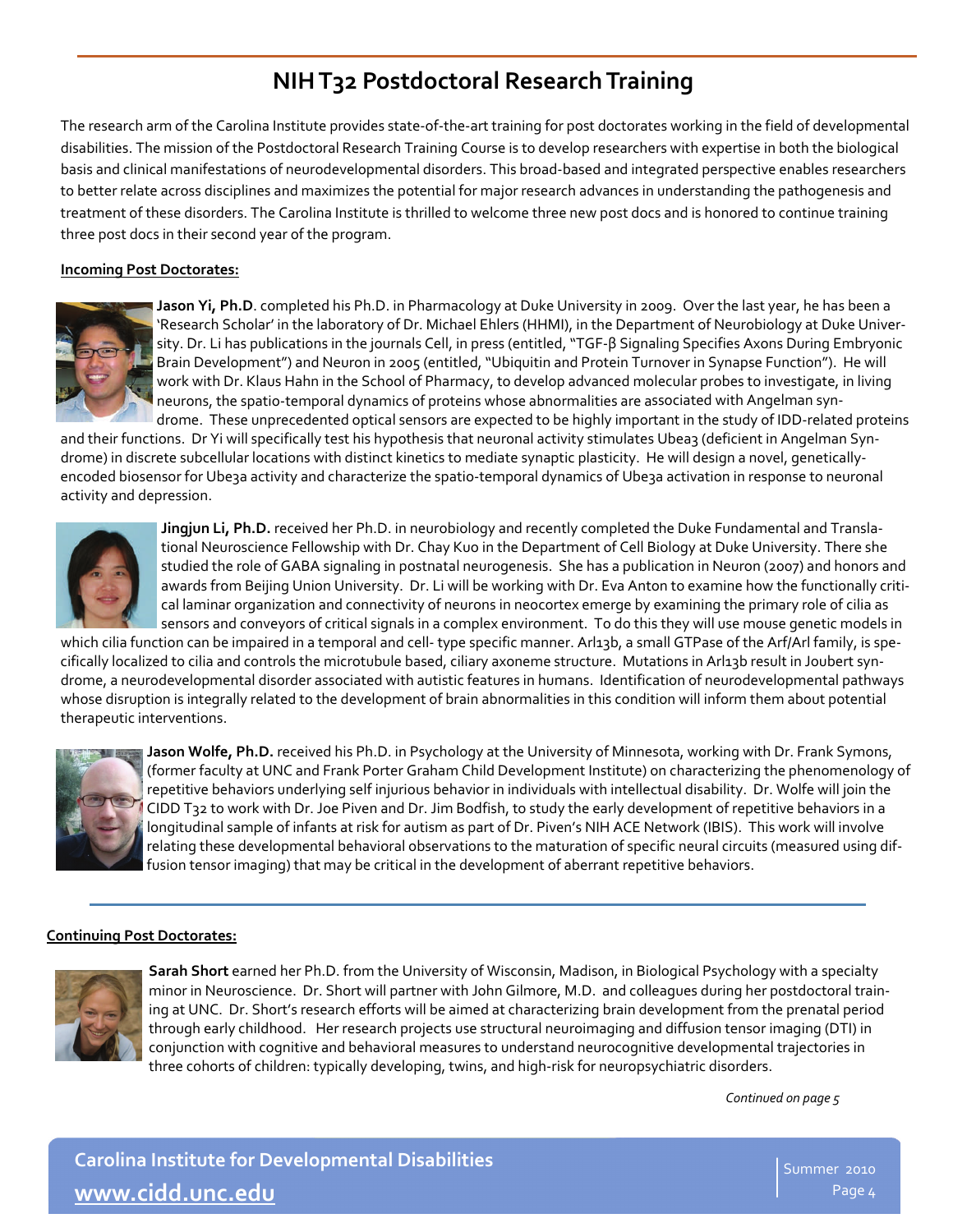# **NIHT32 Postdoctoral ResearchTraining continued**



**John Anthony Richey**, Ph.D., earned a doctorate in clinical psychology from Florida State University in 2009. Dr. Richey's current research involves a three‐group comparison (autism, social phobia, control) fMRI study of social processing using a social and nonsocial reward response paradigm. This research is aimed at determining the critical points of overlap in comorbid autism‐anxiety versus neurotypical anxiety disorders. Gabriel Dichter, Ph.D. and Jim Bodfish, Ph.D., will serve as co‐mentors to Dr. Richey during his post‐doctoral training in neurodevelopmental disorders translational research.



**Portia McCoy**, Ph.D., received her Ph.D. in Neurobiology at The University of Alabama Birmingham in 2008. In her current studies, she aims to characterize the consequences of overexpression of Ube3a, an E3 ubiquitin ligase whose loss causes Angelman Syndrome and overexpression has been implicated in autism, on synaptic function. She will exploit the model system of visual cortical development in the mouse to test the hypothesis that increased Ube3a expression alters synaptic function in neocortex.

# **New Behavioral Medicine Clinic continued**

when applicable, as well as recommendations on possible biomedical drivers of the presenting complaint.

An additional component of the BMC includes training of graduate and medical students involved in the Leadership Education in Neurodevelopmental and Related Disabilities (LEND) program in an interdisciplinary approach to the evaluation and treatment of behavioral challenges in children and adults with developmental disabilities.

An important issue in autism care and research is how to provide sustainable and effective clinical care for the complex real world needs of individuals with ASDs and their families. Individuals with ASDs have clear medi‐ cal, neurologic, psychiatric, behavioral, psycho-social, and educational needs well beyond those of the typically developing population. The largest burden of illness among this group is in the area of psychiatric and behavioral health needs. Specifically, people with autism experience increased rates of ADHD, anxiety disor‐ ders, problematic repetitive behaviors (such as rituals or compulsions), and explosive behaviors. The majority of US families with members who have an ASD report difficulty accessing subspecialty care, most notably mental health care. They also report difficulty with coordinating care and a lack of satisfaction with communication between care providers. There is also little to no research to date on how to best deliver this type of care to individuals and families.



To address these gaps, CIDD is working on an expansion of the BMC program to link with primary care providers around North Carolina. Dr. Christian is leading this effort to develop Community‐Academic Partnerships between CIDD, local medical entities, and local behavioral service providers to provide multidisciplinary evaluation, treatment recommendations and care coordination for those with ASDs who also have significant emotional and behavioral challenges. The first proposed partnership, funded by a grant from the NC Translational and Clinical Sciences Institute (NC TraCS), will be between, CIDD, Greensboro TEACCH and Child Health, Inc, an established multidisciplinary pediatric clinic with experience serving children and adolescents with Developmental Disabilities. The partnership is unique in that it combines medical and non-medical experts to evaluate, provide treatment, and coordinate care to best serve this important group of families. This initial Greensboro partnership will hopefully serve as a model for future similar clinical/research partnerships around North Carolina which will ultimately be linked to form a network devoted to delivering a needed clinical service, but also to improving the quality of clinical care delivered to this population via Practice Based Research. As the partnerships and network concept develop, the CIDD sees this endeavor as a platform from which to one day conduct research that will contribute to our understanding of best practices for the ongoing clinical care of individuals with ASDs.

To learn more contact Dr. Rob Christian at [rob.christian@cidd.unc.edu](mailto:rob.christian@cidd.unc.edu) or telephone (919) 843-2517 .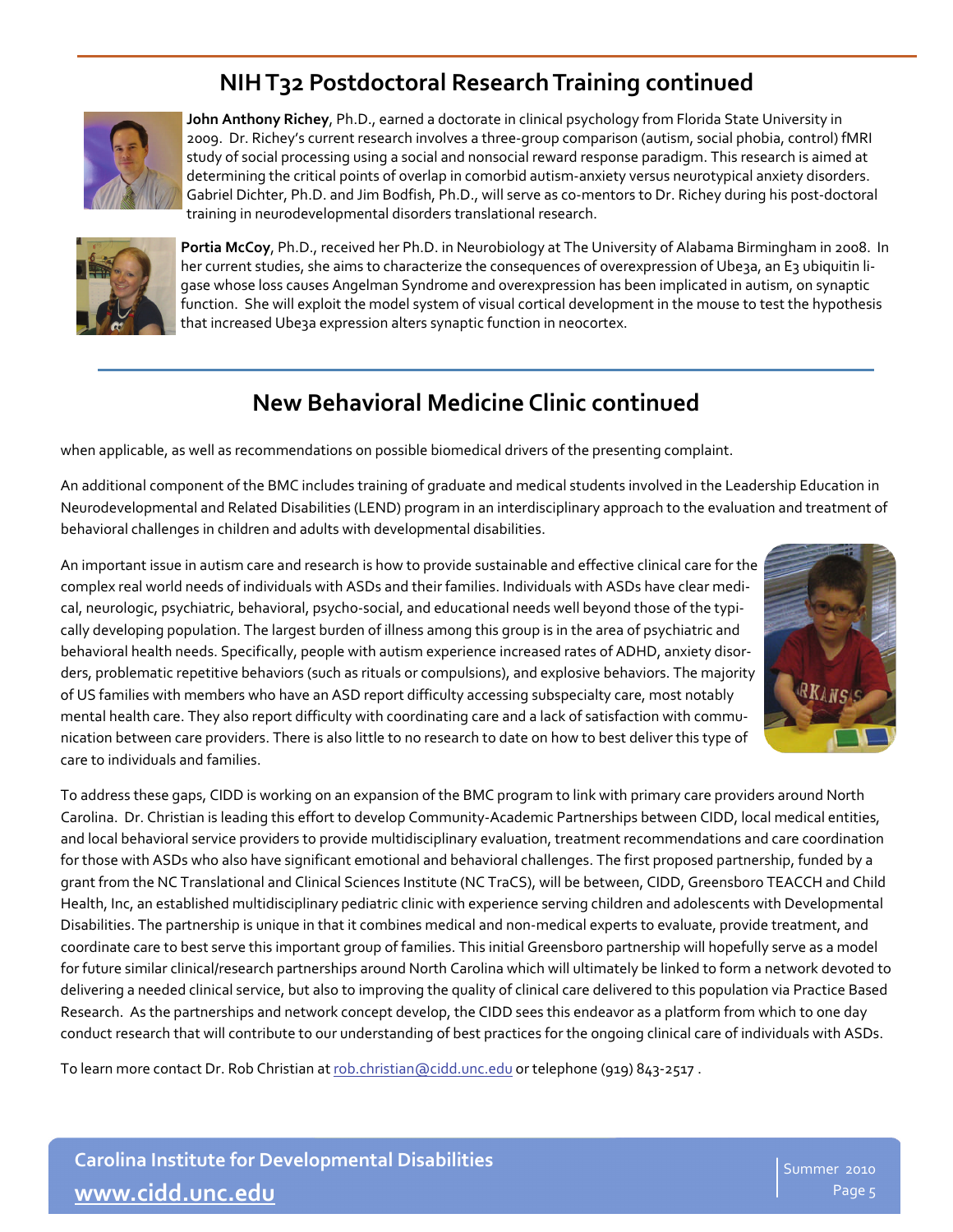# **International Meeting forAutism Research**

The 9th Annual International Meeting for Autism Research (IMFAR) was held this past May and attracted over 1,700 participants from around the world. UNC and CIDD presentations at this years meeting are listed below:

- Boyd, B. A., Watson, L. R., Lenhardt, T. W., Dykstra, J., Berry, K. C., Baranek, G. T., Crais, E. R., & Odom, S. (2010, May). Advancing social‐communication and play in preschoolers with autism: Initial findings from a classroom‐based intervention. International Meeting for Autism Research, Philadelphia, PA.
- Elison, J.T., Chappell, J.C., Sabatino, A., & Piven, J. Microstructure of Looking Behavior in High and Low‐Risk Infants: Visual Scanning of Static Faces. Poster (published abstract) at the International Meeting for Autism Research (IMFAR), Chicago, IL. May 2009.
- Dichter, G.S.; Sabatino, A.; Sasson, N; Bodfish, J.W. (2010, May); Individuals with Autism Demonstrate Circumscribed Attention Dur‐ ing Passing Viewing of Competing Social and Non‐Social Stim‐ uli. International Meeting for Autism Research, Philadelphia, PA.
- Gibson, J.N., Sabatino, A., Sabatos‐Devito, M., Elison, J.T., Reznick, J.S., Piven, J., & the IBIS Network. Play Behaviors in Infants at High‐ Risk for Developing Autism. Poster (published abstract) at the Inter‐ national Meeting for Autism Research (IMFAR), Philadelphia, PA. May 2010.
- Greeter, S., Sikich, L,. Alderman, C., Rittenberg, A., Turner‐Brown, L, Holtzclaw, T., Bodfish, J.W., Richey, J., Dichter, G.S. (2010, May); fMRI of Citalopram Treatment in Autism. International Meeting for Autism Research, Philadelphia, PA.
- Hazlett, H.C., Gu, H., Botteron, K.N., Paterson, S., McKinstrey, R.C.,

Styner, M., & Piven, J., for the IBIS Network. An examination of brain size in infants at high risk for autism: Preliminary find‐ ings from the IBIS. Presented at the International Meeting for Autism Research (IMFAR), Philadelphia, PA. May 2010.

- Lanter, E., Watson, L. R., Freeman, D., Millar, D., Lorenzi, A. P., & Morgan, A. (2010, May). Achievements and correlations among emergent literacy skills in children with autism spec‐ trum disorders. International Meeting for Autism Research, Philadelphia, PA.
- Sabatini, A, Rittenberg, A., Sasson, N. Bodfish, J.W., Dichter, G.S. (2010, May); Cognitive Control of Social and Non‐Social Information in Autism: An fMRI Investigation. International Meeting for Autism Research, Philadelphia, PA.
- Watson, L. R., Baranek, G. T., Brown, L. T., Crais, E. R., Reznick, J. S., Wakeford, L., Boyd, L., & Tashjian, C. (2010, May). Parent-mediated intervention for infants at-risk for autism spectrum disorders. International Meeting for Autism Research, Philadelphia, PA.
- Wilson, K. P., Dykstra, J. R., Watson, L. R., Baranek, G. T., & Crais, E. R. (2010, May). Early gesture use in infants with ASD with and without parent‐reported regression. International Meeting for Autism Research, Philadelphia, PA.

# **Early Brain Development in Infants continued**

this protein, which in turn results in aberrant brain development and function.

*Heather Hazlett Cody, PhD*

FXS may also be a specific genetic risk factor for autism spectrum disorder (ASD). By studying neurodevelop‐ ment in a single gene disorder like FXS, with known brain and behavior abnormalities, researchers can explore neurodevelopmental pathways that may also underlie autism spectrum disorders. Thus, in addition to direct benefit to persons with FXS, the study provides an important model for understanding underlying brain mechanisms and brain–behavior relationships in ASD, and the individual components that comprise these conditions (e.g. social deficits, stereotyped‐repetitive behaviors, and language abnormalities).

Using Magnetic Resonance Imaging (MRI) and Diffusion Tensor Imaging (DTI) to compare the maturity of infants across three time points, at 6, 12, and 24 months of age, Dr. Hazlett and her research team are examining how the trajectory and growth of brain development in infants with FXS compares to early brain development in infants (at high risk for autism) who may later develop an autism spectrum disorder and in infants with typical brain development.

Although knowledge of cognition, behavior and the brain in older children and adults with FXS has grown considerably over the past two decades, data on infants are limited. This is the first longitudinal study examining early brain development in FXS and specifically focused on the role of emerging ASD in FXS. The CIDD is a member of the Autism Centers of Excellence (ACE) Network and is collabo‐ rating with two other ACE network sites, Washington University and Montreal Neurological Institute, on the study.

UNC Fragile X Research Registry is currently seeking to enroll families for this study. This is a national recruitment effort. To learn more contact Registry Coordinator, Renee Clark [Research\\_Registry@unc.edu](mailto:Research_Registry@unc.edu); telephone toll-free at 866-744-7879; or visit [http://](http://www.fpg.unc.edu/~FXSRegistry/) [www.fpg.unc.edu/~FXSRegistry/](http://www.fpg.unc.edu/~FXSRegistry/)

**Carolina Institute for Developmental Disabilities [www.cidd.unc.edu](http://www.cidd.unc.edu/)**